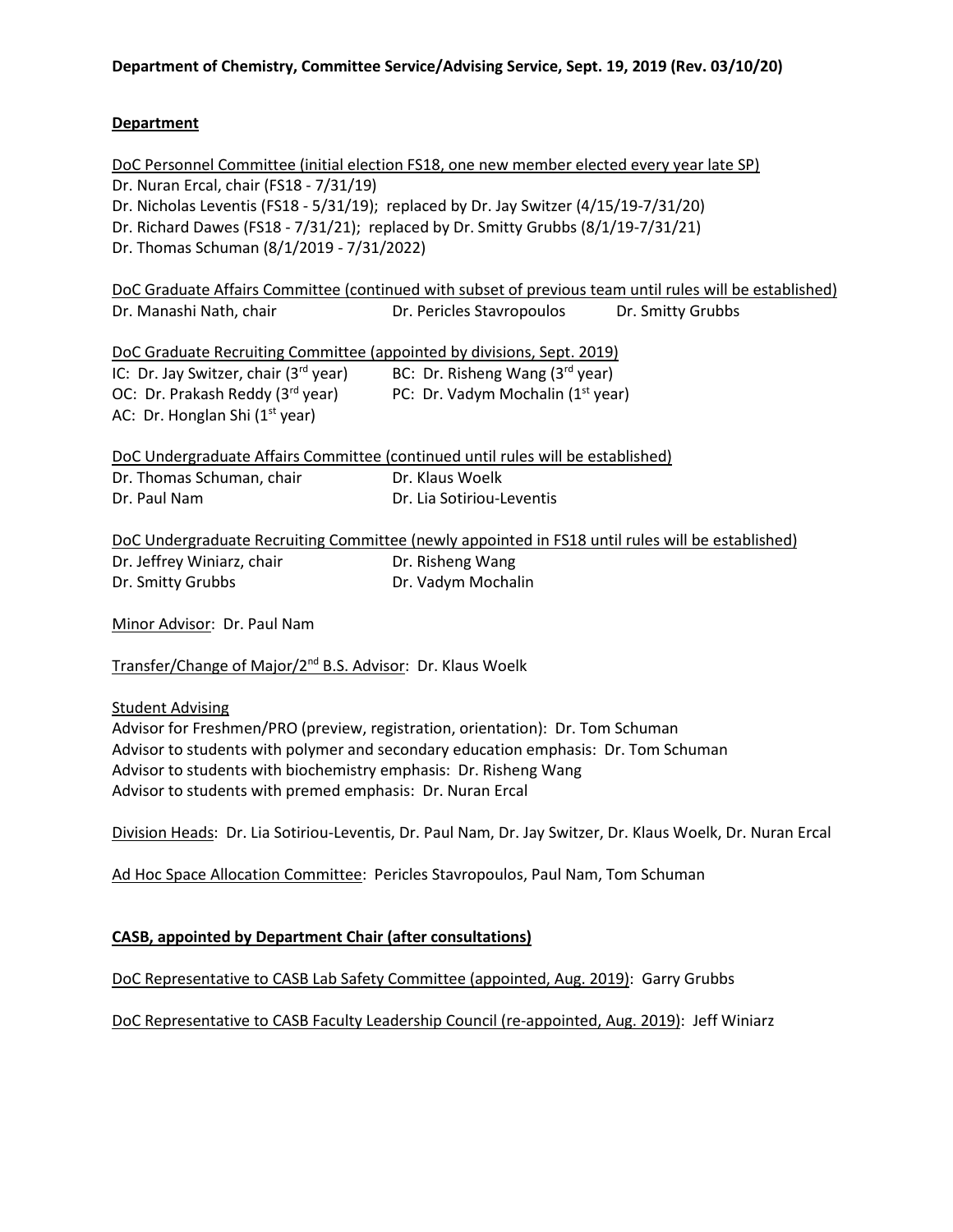# **Department of Chemistry, Committee Service/Advising Service, Sept. 19, 2019 (Rev. 03/10/20)**

## **Campus, elected by the Department**

Campus P&T Policy Committee (1 Member and 1 Alternate elected by each department; elected April 2018, 1-year term, full professors only, reappointed April 2019) Dr. Nuran Ercal Dr. Lia Sotiriou-Leventis, alternate

DoC Faculty Senate Rep.**;** elected April 2018, 2-year term, https://facultysenate.mst.edu/members/) Dr. Klaus Woelk Dr. Amitava Choudhury (elected 9/13/19 to finish out the term of Dr. Richard Dawes)

DSCC (Discipline Specific Curriculum Committee) representative (elected April 2018, 1-year term, reappointed April 2019) Dr. Thomas Schuman

ITCC (Information Technology/Computing Committee) Representative (3-year terms, start in July) Dr. Richard Dawes (elected in 2017)

Dr. Vadym Mochalin (elected on March 6, 2020) to finish RD's term through June and to serve the following 3-year term through June 2023.

Effective Teaching (one elected by each department desiring representation, 3-year term) Dr. Jeffrey Winiarz (elected April 2018 through 2021)

Campus P&T Committee (elected 10/12/18, 2-year terms) Dr. Jay Switzer Dr. Lia Sotiriou-Leventis, alternate (elected 09/04/19 to finish Dr. Richard Dawes's term)

DoC Representative to Graduate Faculty Council (re-appointed, Aug. 2019): Jeff Winiarz

**Campus, appointed by \_\_\_\_\_\_\_\_\_\_\_\_\_\_\_\_\_\_** (added 2/13/20)

Faculty Campus Awards Selection Committee (there are five categories). Dr. Nuran Ercal, faculty research award committee, since 2019

Outstanding Teaching Award Committee Dr. Nuran Ercal, since 2019

# **Campus, Ad-Hoc Committees**

Campus Faculty Recruitment and Retention Committee (appointment by Chancellor, led by Provost; continuing): Garry Grubbs

Charging Committee (appointed by VC Research and Dean of the Graduate School; SP19): Richard Dawes; Rainer Glaser